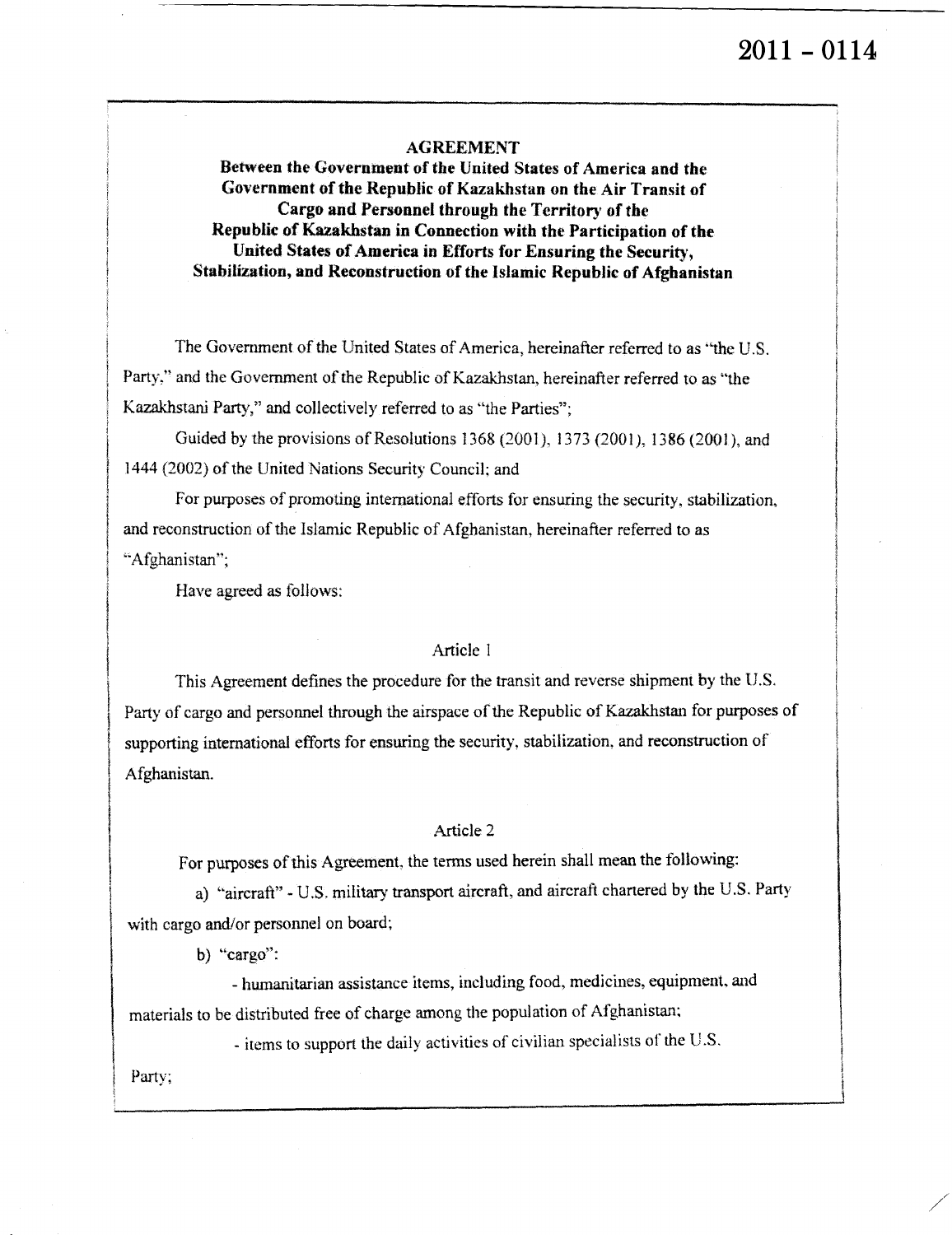- armaments, military equipment, and military property. and items to support the daily activities of armed forces personnel, except for nuclear materials and nuclear weapons; such armaments, military equipment, military property. and other items will be consumed or expended, or returned, disposed of or transferred in accordance with U.S. laws and regulations;

c) "U.S. personnel" - U.S. Department of Defense military and civilian personnel;

d) "U.S. contractor personnel" - personnel employed by a legal entity that is under a contract with or for the U.S. Government and who are transiting for the purposes of supporting international efforts for ensuring the security, stabilization, and reconstruction of Afghanistan;

e) "territory of the Republic of Kazakhstan" - the territory as it is defined in Article 2 of the Convention on International Civil Aviation of December 7, 1944, with respect to the Republic of Kazakhstan;

f) "technical experts" - aircraft repair specialists of the U.S. Party;

*g)* "transit" - the movement of cargo, U.S. personnel, and U.S. contractor personnel through the airspace of the Republic of Kazakhstan by aircraft, beginning and ending outside the territory of the Republic of Kazakhstan.

## Article 3

Aircraft (not in formation, but single aircraft flights) shall transit without making an intermediate landing in the territory of the Republic of Kazakhstan, except as specified in paragraphs 1 and 2 of Article 4 and in Article 12 of this Agreement, through the air corridors of the Republic of Kazakhstan specified in the Annex to this Agreement.

#### Article 4

1. An unscheduled landing of an aircraft in the territory of the Republic of Kazakhstan may be made in the case of an in-flight emergency and/or *force majeure* impeding transit, and as provided for in Article 13 of this Agreement.

2. Almaty Airport may be used as a divert airport only in cases of in-flight emergencies impairing safety of flight and requiring immediate landing of the aircraft, *force majeure* impeding transit, if weather conditions are below the minimum required level for landing at Manas Airport (Kyrgyz Republic). or if there is an emergency closure of the runways at Manas

 $\overline{2}$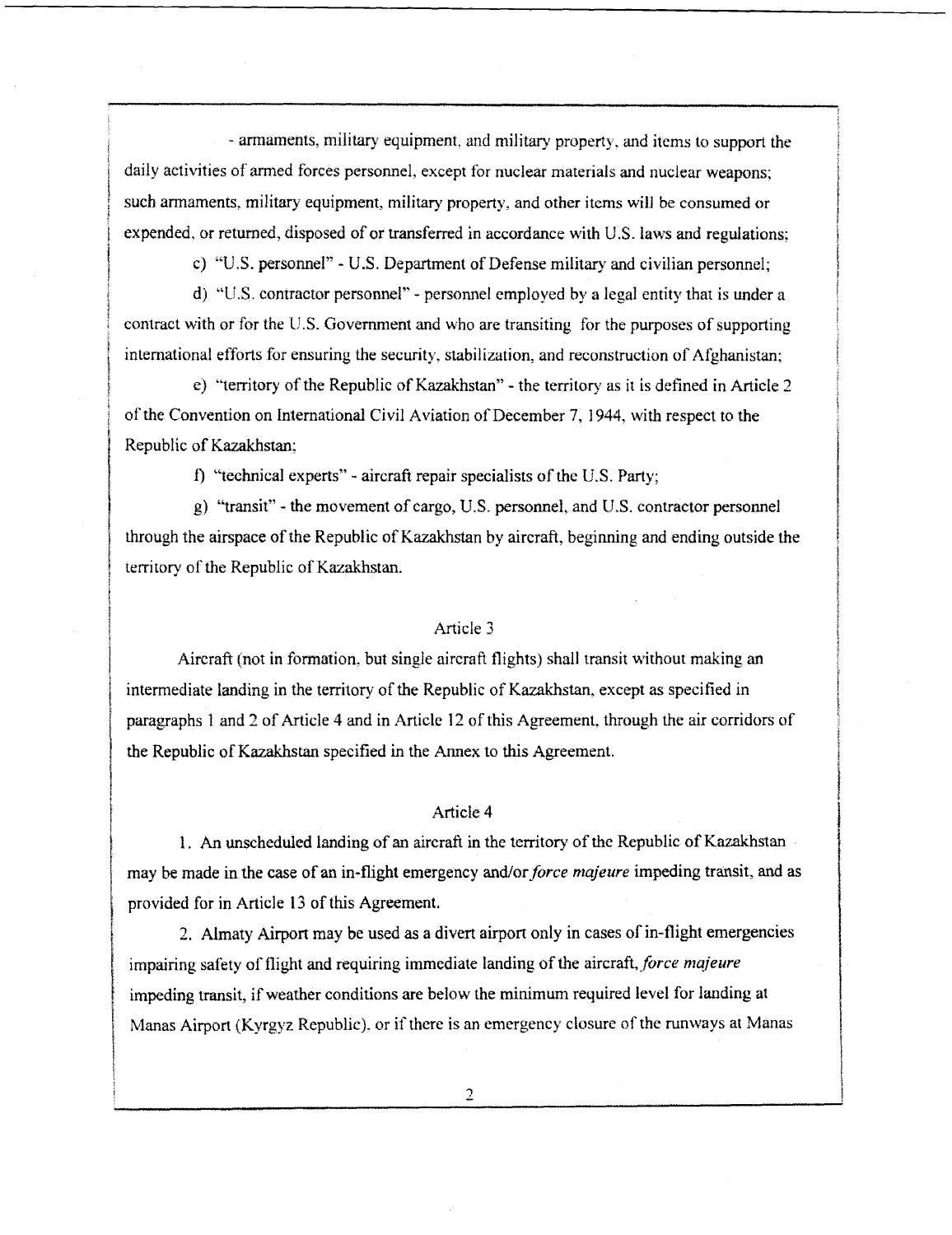Airport. For purposes of implementing this paragraph, the Kazakhstani Party shall designate an air corridor in the Annex to this Agreement.

3. The Kazakhstani Party has the right to deny use of Almaty Airport as a divert airfield for making an unscheduled landing if weather conditions are below the minimum required level for landing at Almaty Airport, if there is an emergency closure of an Almaty Airport runway, or a VIP aircraft of the Republic of Kazakhstan or other country is taking off from or landing at Almaty Airport (except in cases when landing is requested by an aircraft in an emergency situation). For purposes of implementing this Article, the Kazakhstani Party shall make every effort to identify and redirect aircraft to an alternative divert airport within the territory of the Republic of Kazakhstan if Almaty Airport is closed.

4. All aircraft that have made an unscheduled landing at Almaty Airport, or at an alternative divert airport as provided for by this Article, shall depart the airport upon resolution of the reasons for the unscheduled landing. The Kazakhstani Party shall strive to establish a security zone around any U.S. military transport aircraft that may make an unscheduled landing immediately after the aircraft has come to a complete stop on the parking apron.

5. The Kazakhstani Party shall provide access to the aircraft that has landed by staff members and a vehicle of the U.S. Defense Attaché Office to facilitate interaction between U.S. personnel and U.S. contractor personnel on board the aircraft, airport officials, and the competent government authorities of the Republic of Kazakhstan. The surnames of the staff members of the U,S. Defense Attache Office and the plate number of the vehicle of the U.S. Defense Attaché Office shall be reported to the Ministry of Foreign Affairs of the Republic of Kazakhstan as soon as practicable.

6. In cases described in paragraph 1 of this Article, when situations arise requiring repairs to U.S. military transport aircraft in order to correct the malfunction that has occurred and is impeding their safe departure from the airport, the Kazakhstani Party shall grant U.S. technical experts and equipment access to this aircraft for purposes of effecting repairs. Such technical experts shall arrive in the territory of the Republic of Kazakhstan on a visa-free basis with passports or, as appropriate, with a U.S. military identification card (visa-free and without a passport) and depart the Republic of Kazakhstan following the completion of repairs. Making regularly scheduled repairs to U.S. military transport aircraft shall not be permitted at airports of the Republic of Kazakhstan.

 $\overline{3}$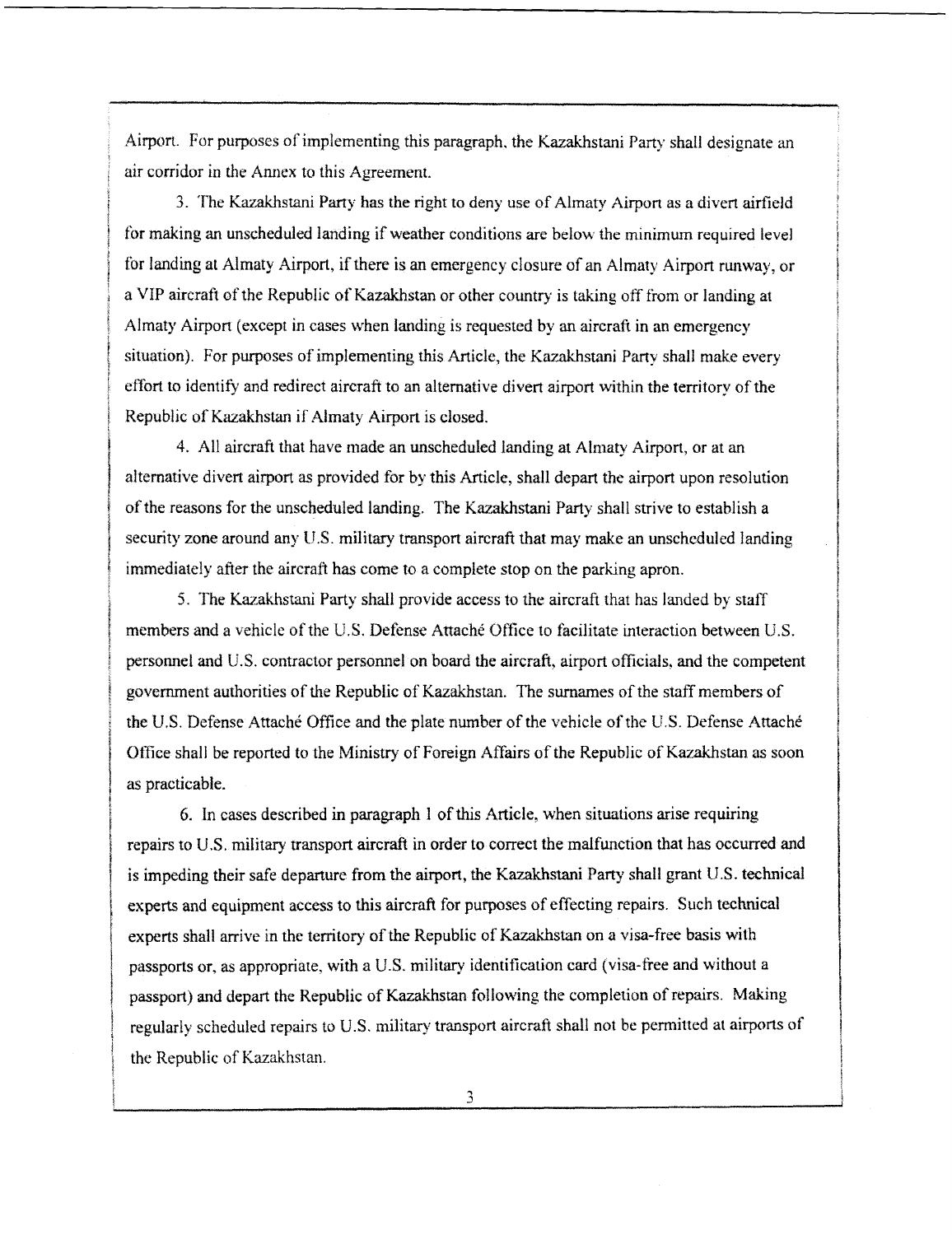In order to use the airspace of the Republic of Kazakhstan based on a request to that effect. sent to the Kazakhstani Party through diplomatic channels, the U.S. Party shall he provided with the following types of authorizations:

a) special (standing) authorization - for U.S. military transport aircraft;

b) one-time authorization - for aircraft chartered by the U.S. Party.

### Article 6

I. In order to obtain a special (standing) authorization, the U.S. Party shall send a request to that effect to the Kazakhstani Party through diplomatic channels. The request shall contain the following information:

a) the destination and a general description of the cargo and personnel anticipated to be transported;

b) transit routes.

2. Within 30 (thirty) days of receiving the U.S. Party's request to issue a special (standing) authorization, the Kazakhstani Party shall either refuse to issue such an authorization pursuant to paragraph 1 of Article 8 of this Agreement or shall issue the special (standing) authorization, which shall he assigned a single number that will be used for all U.S. military transport aircraft. The initial special (standing) authorization shall be valid until the end of the calendar year in which the authorization is issued.

3. In order to obtain a subsequent special (standing) authorization, the U.S. Party shall send a written request to the Kazakhstani Party in accordance with the procedure provided for in paragraph 1 of this Article. The U.S. Party shall submit its request no later than December 1 of the relevant calendar year and the Kazakhstani Party's subsequent special (standing) authorization shall be valid until the end of the following calendar year.

4. If a special (standing) authorization is suspended or canceled during transit, the U.S. Party shall, at its own expense, ensure the departure of the aircraft with all the cargo and personnel on board from the airspace of the Republic of Kazakhstan through its point of entry into the airspace of the Republic of Kazakhstan or. if required for technical reasons, through a point located nearby, without completing transit.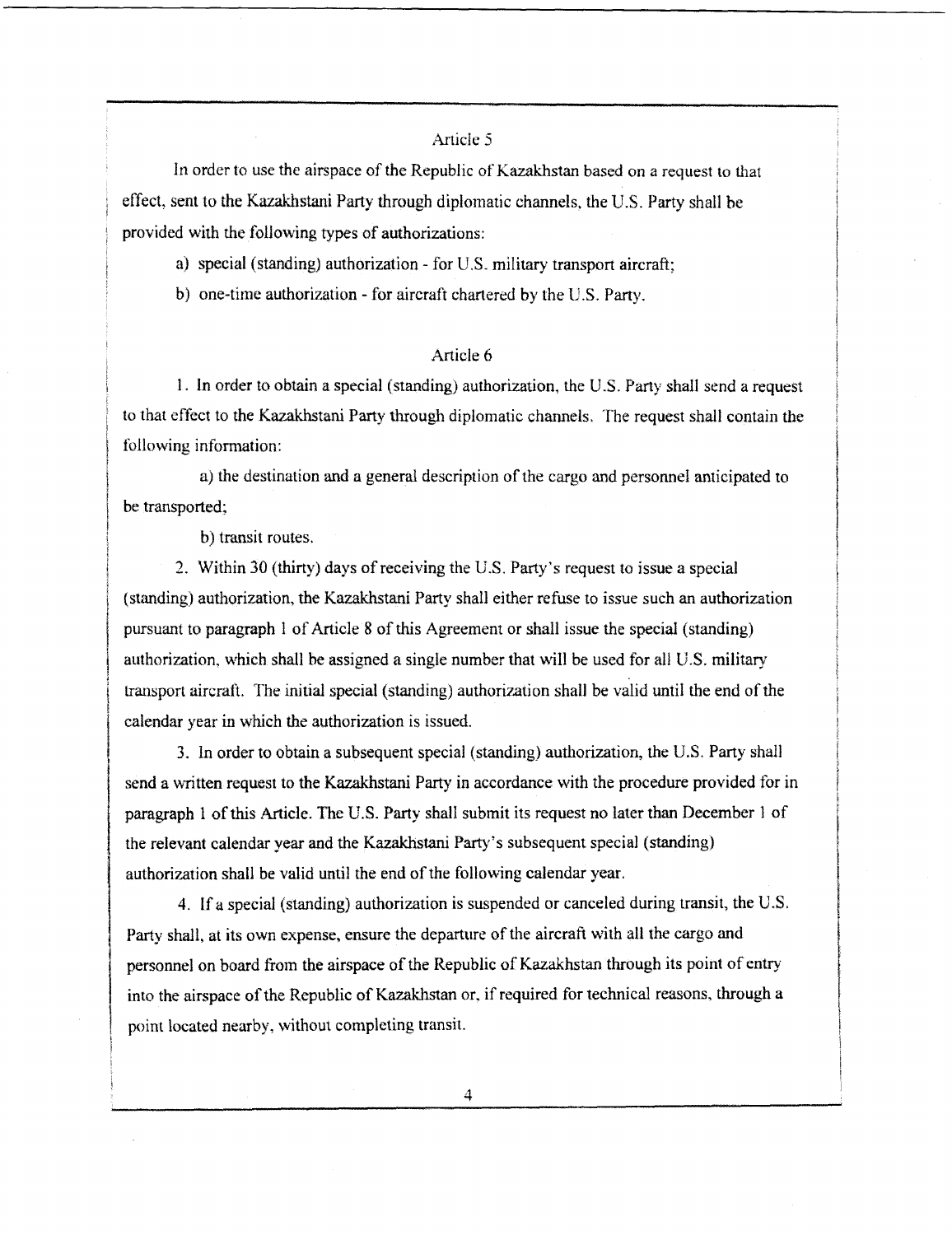1. In order to obtain a one-time authorization to use the airspace of the Republic of Kazakhstan, the U.S. Party shall send a request through diplomatic channels no later than four (4) working days before each anticipated transit, in accordance with this Agreement. The request shall contain the following information:

- full name and mailing address of the operator;

- International Civil Aviation Organization (ICAO) code and flight number;

- type, registration number, call sign of the aircraft. and aircraft's state of registration;

- type of navigational and communications equipment;

'departure and destination points of the aircraft, specifying divert airfields;

- general description of cargo and number of personnel on board; and

- date. complete air route, and schedule, with mandatory specification of the airways on the flight route, and the entry/exit points into/out of the airspace of the Republic of Kazakhstan.

2. In order to facilitate the achievement of the objectives of this Agreement. expedite transits and alleviate administrative burdens, the Kazakhstani Party will strive to approve authorizations for series of flights of U.S. chartered aircraft operated by commercial entities.

#### Article 8

I. The Kazakhstani Party has the right to deny issuance of any authorization requested in accordance with Article 6 or 7 of this Agreement.

2. The Kazakhstani Party has the right to suspend or cancel any authorization issued previously pursuant to Article 6 or Article 7 of this Agreement to a U.S. military transport aircraft or an aircraft chartered by the U.S. Party if the Kazakhstani Party has determined that provisions of this Agreement have not been complied with, or the movement of the cargo and personnel does not comply with this Agreement. or the movement of the cargo and personnel may present a threat to the national security of the Republic of Kazakhstan.

3. The Kazakhstani Party shall notify the U.S. Party as expeditiously as possible of any decision to suspend or cancel an authorization.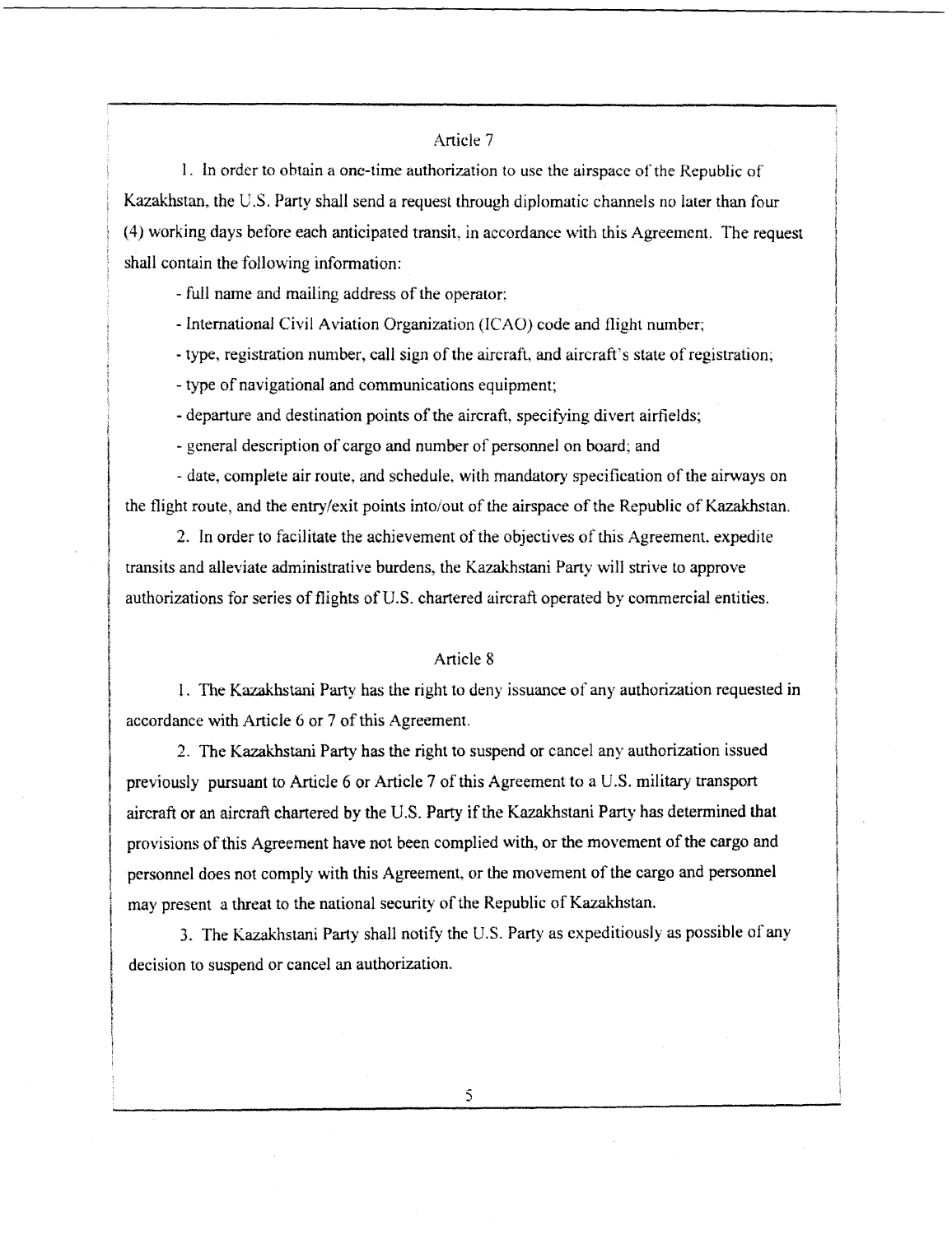I. No less than four (4) hours prior to each scheduled departure, a notification of the use of the airspace of the Republic of Kazakhstan shall be provided to the Main Air Traffic Planning Center of the Republic of Kazakhstan (AFTN - UAAKZDZK. UAAAZDZW) by sending a flight plan:

a) by the U.S. Party — for a U.S. military transport aircraft; or

b) by the operator of an aircraft, a designated representative, other commercial entity operating the aircraft, or other organization on its behalf— for an aircraft chartered by the U.S. Party.

2. Notifications for U.S. military transport aircraft shall contain the following flight data:

- the number of the special (standing) authorization;

- type. registration number, and call sign of the aircraft;

- departure and destination points of the aircraft, specifying divert airfields;

- number of personnel on board; and

- date, complete air route, and schedule, with mandatory specification of the airways on the flight route, and the entry/exit points into/out of the airspace of the Republic of Kazakhstan.

3. Notifications for aircraft chartered by the U.S. Party shall contain the following flight data:

- number of the one-time authorization issued by the Kazakhstani Party for the flight;

- type, registration number, call sign of the aircraft, ICAO code. and flight number;

- departure and destination points of the aircraft, specifying divert airfields;

- number of personnel on board; and

- date and anticipated air route, schedule of the aircraft in Coordinated Universal Time (UTC), and the entry/exit points into/out of the airspace of the Republic of Kazakhstan.

4. Information specified in the flight plan shall be provided as determined in ICAO documents and paragraphs 1, 2. and 3 of this Article.

5. Specification and/or other documentation confirming the number and description of the cargo being transported (air waybill or similar document) must be kept on board the aircraft.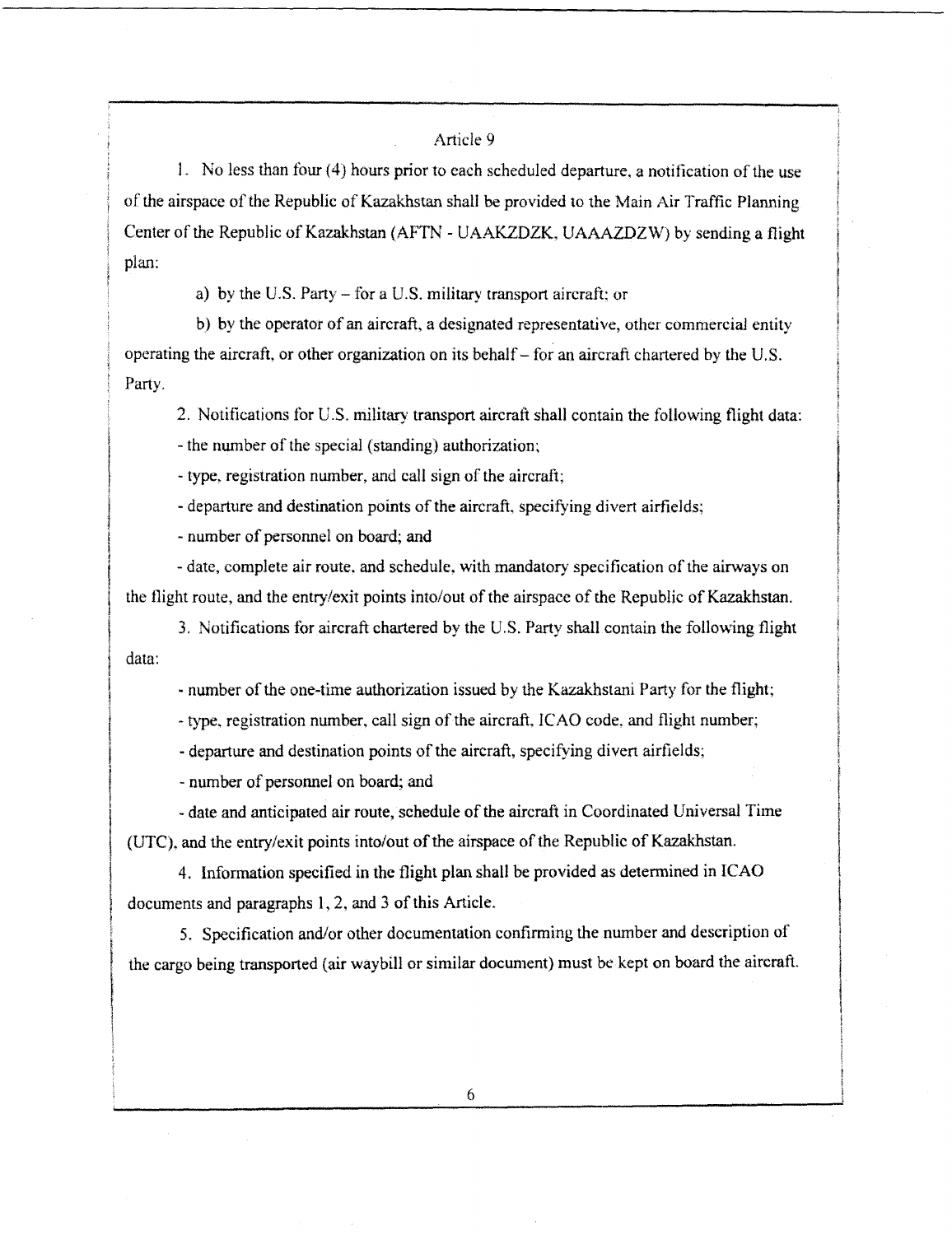An aircraft for which a flight plan has not been tiled with the Main Air Traffic Planning Center of the Republic of Kazakhstan is prohibited from entering the airspace of the Republic of Kazakhstan, except in cases when it is necessary for the aircraft to use a divert airfield in the territory of the Republic of Kazakhstan, provided that information about that aircraft is submitted to the Main Air Traffic Planning Center of the Republic of Kazakhstan in every such case. or in cases described in paragraph 1 of Article 4 of this Agreement.

## Article 11

1. Flights of aircraft through the airways of the Republic of Kazakhstan shall be carried out in compliance with international flight regulations for civilian aircraft (single aircraft flights). Aircraft shall be in sequence (not in formation) and shall maintain sub-sonic flight speeds. Under this Agreement, the total number of flights of aircraft chartered by the U.S. Party shall not be limited. The total number of flights of U.S. military transport aircraft under this Agreement shall not exceed twenty (20) flights per day.

2. The U.S. Party may not refuel aircraft in the airspace of the Republic of Kazakhstan.

#### Article 12

1. The Kazakhstani Party may exercise its sovereign right to direct the landing of an aircraft. In that case, the customs and border control authorities of the Republic of Kazakhstan shall have the right to conduct an inspection of cargo and personnel on board an aircraft chartered by the U.S. Party.

2. The U.S. Party shall, upon request by the Kazakhstani Party, provide confirmation that the cargo is intended for the purposes of ensuring the security, stabilization, and reconstruction of Afghanistan.

3. In the event that an aircraft lands in the territory of the Republic of Kazakhstan, the Kazakhstani Party shall have the right to inspect the documents pertaining to the cargo and personnel for the purposes of border and customs control to ensure that the cargo and personnel on board matches what is declared in the documents.

4. In the case of the inspection of the cargo and personnel transported by U.S. military transport aircraft, the U.S. Party shall either unload the cargo and personnel for inspection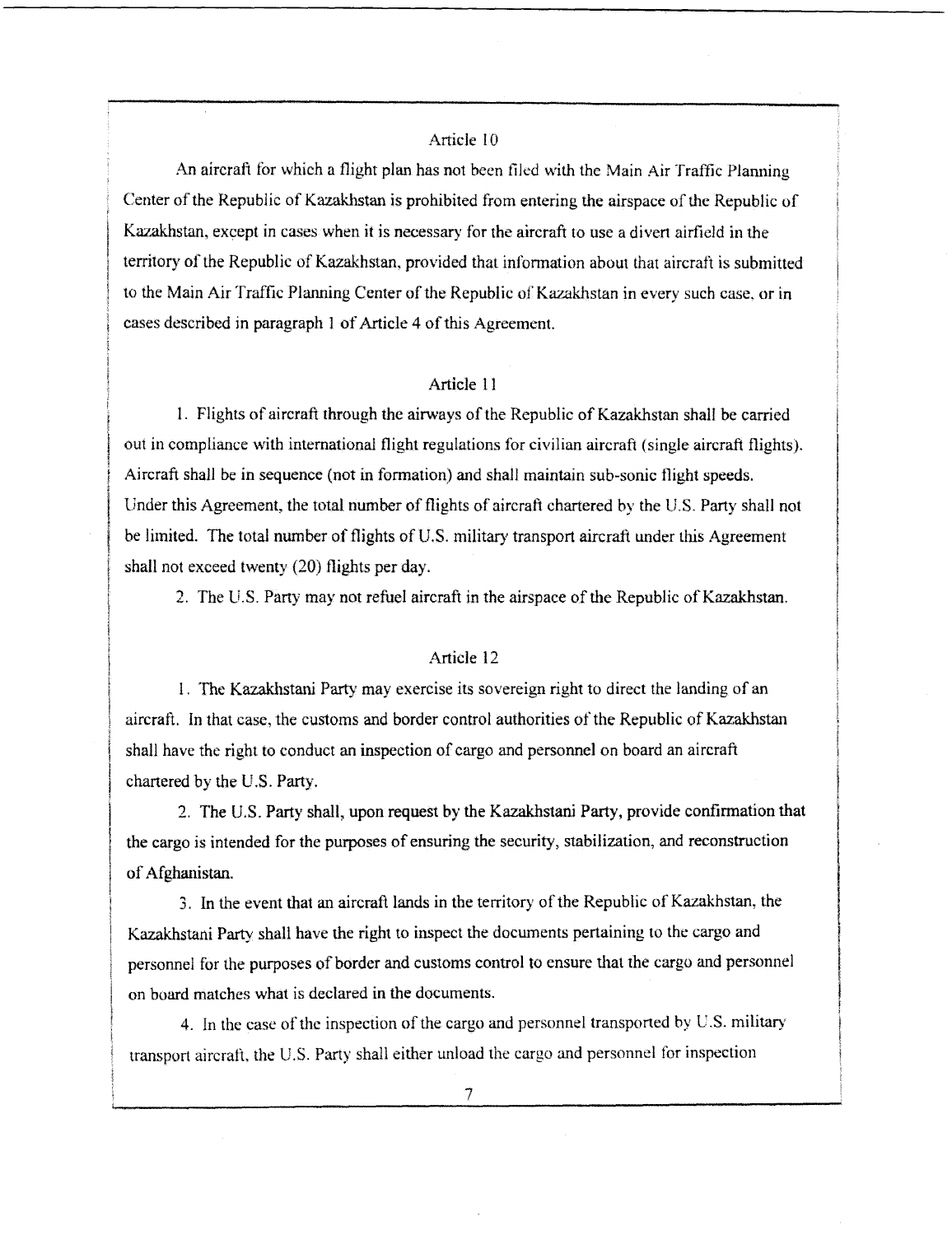outside the aircraft or shall, alternatively, elect to have the aircraft depart the territory of the Republic of Kazakhstan in the direction of the aircraft's point of origin before it entered the airspace of the Republic of Kazakhstan. through the point of entry or, for technical reasons. through a point located nearby, without completing transit.

5. Customs control authorities of the Republic of Kazakhstan shall have the right to conduct customs inspections on board aircraft chartered by the U.S. Party. lf, after an inspection of the cargo and related documentation, the representatives of the customs control authorities have reason to believe that the cargo on board does not match what is declared in the specification and/or other documentation carried on board and confirming the number and description of the cargo being transported (air waybill or similar document), the cargo should be partially or fully unloaded from the aircraft for further inspection, if the cargo cannot be adequately inspected on board the aircraft.

6. If customs and border control authorities of the Republic of Kazakhstan exercise the right to conduct an inspection of cargo and personnel for the purposes described in this Article, then a report shall be prepared in the Kazakh and/or Russian languages concerning such an inspection and its results, and it shall be signed by a representative of the U.S. Party solely to confirm receipt of the report, and by representatives of customs and border control authorities of the Republic of Kazakhstan.

#### Article 13

In order to ensure the procedures provided for in Article 12 of this Agreement, and in order to ensure air traffic safety, the U.S. Party acknowledges:

a) the right of the Kazakhstani Party to require the landing of aircraft chartered by the U.S. Party and to apply, as necessary, in order to ensure compliance with such a demand, procedures provided for in the Convention on International Civil Aviation of December 7, 1944;

b) that U.S. military transport aircraft within the airspace of the Republic of Kazakhstan are obligated to cooperate with air traffic authorities of the Republic of Kazakhstan for safety of flight.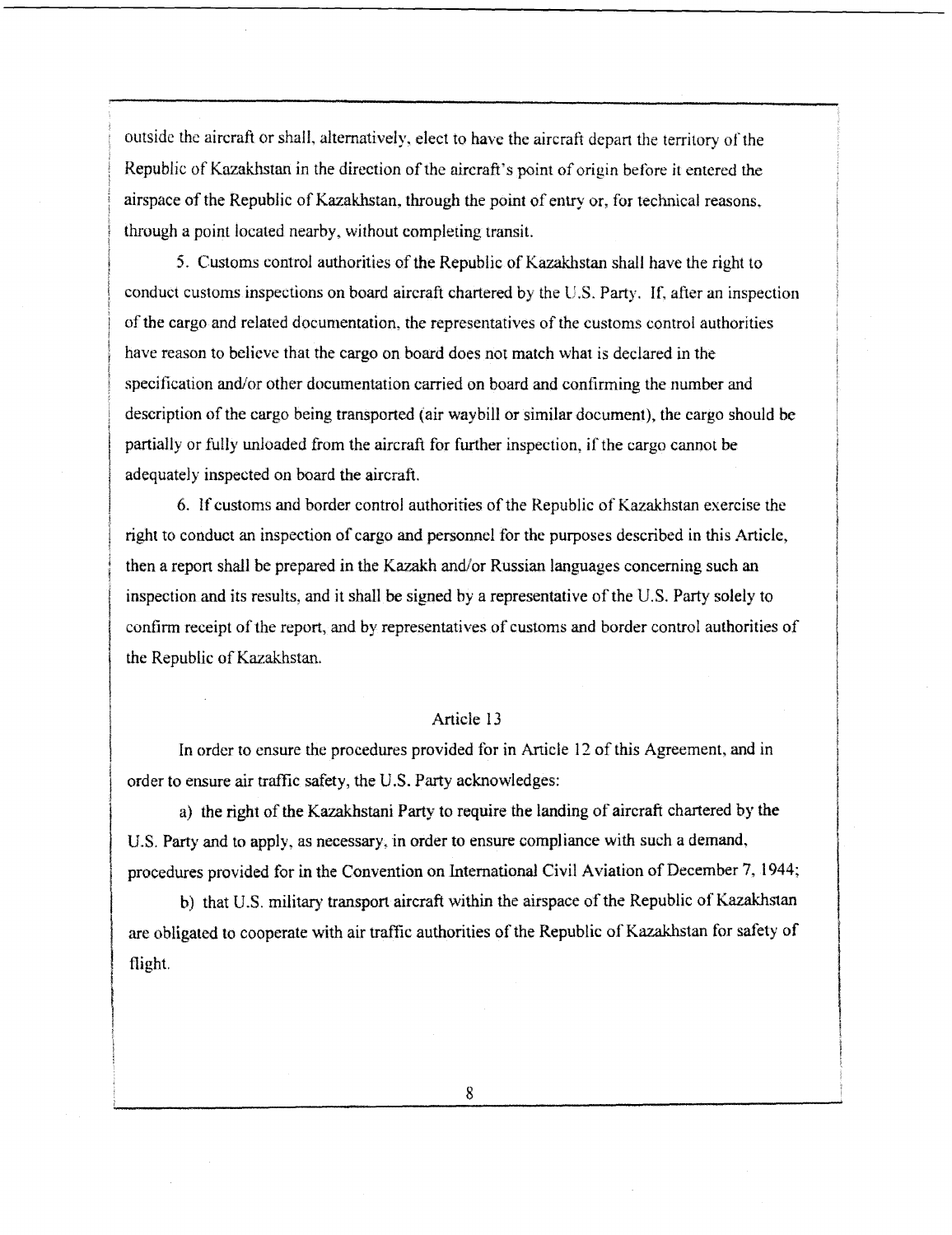1. U.S. personnel and U.S. contractor personnel shall transit the territory of the Republic of Kazakhstan on a visa-free basis with a passport or, as appropriate, a U.S. military identification card (visa-free and without a passport).

2. While in the territory of the Republic of Kazakhstan. U.S. personnel and U.S. contractor personnel shall, in the cases stipulated in Articles 3 and 4 of this Agreement, coordinate with the Kazakhstani Party on all issues associated with their stay.

## Article 15

1. In cases of landing of an aircraft due to the reasons described in Articles 3 and 4 of this Agreement, while in the territory of the Republic of Kazakhstan. U.S. personnel and U.S. contractor personnel may leave the aircraft only with permission of the competent authorities of the Kazaldistani Party. U.S. personnel and U.S. contractor personnel may not leave the aircraft with weapons on their person.

2. Upon request of the aircraft commander, the competent authorities of the Kazakhstani Party shall authorize the provision of basic medical care and comfort services to U.S. personnel and U.S. contractor personnel. The U.S. Party, or the company whose aircraft has been chartered by the U.S. Party, shall reimburse the providers in accordance with the established procedure for the cost of services and medical care provided.

## Article 16

I. In accordance with the Parties' existing obligations. Republic of Kazakhstan criminal jurisdiction shall apply to U.S. personnel during their stay in the territory of the Republic of Kazakhstan, except for cases specified in paragraph 2 of this Article.

2. Republic of Kazakhstan criminal jurisdiction shall not apply to U.S. personnel during their stay in the territory of the Republic of Kazakhstan in connection with implementation of this Agreement in relation to:

a) offenses solely against the property or security of the U.S. Party, or offenses solely against the person or property of U.S. personnel; and

b) offenses arising out of any act or omission in the performance of official duty.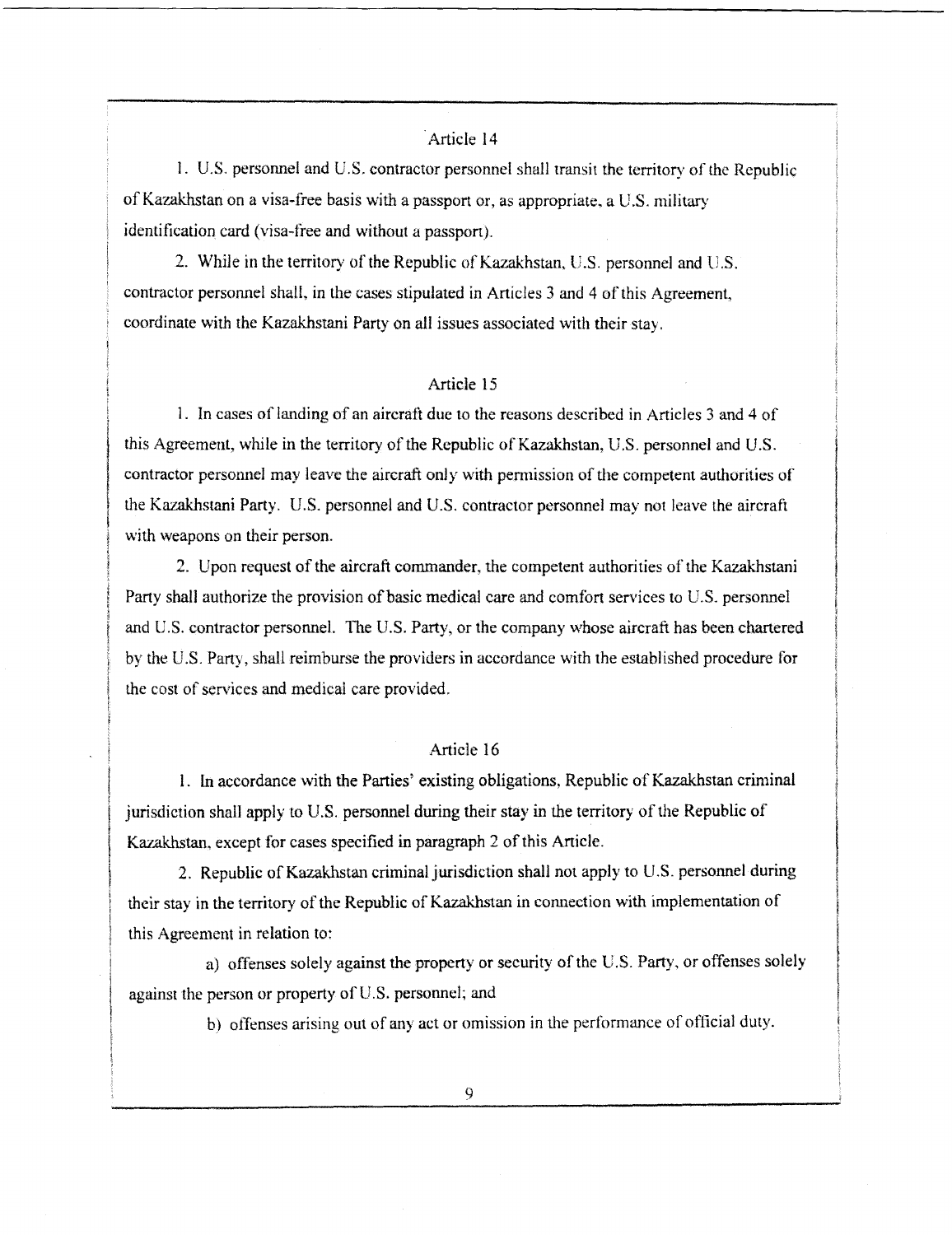Flights in the airspace of the Republic of Kazakhstan shall be carried out in accordance with established ICAO rules, the regulations of the Republic of Kazakhstan governing flight operations and published in the Kazakhstan Aeronautical information Publication (AIP), and this Agreement.

#### Article 18

1. The Kazakhstani Party shall provide air navigation services to aircraft in the airspace of the Republic of Kazakhstan that have received special (standing) or one-time authorizations under this Agreement and have met the requirements specified in Article 9 of this Agreement. U.S. military transport aircraft shall not be subject to payment of air navigation fees. Aircraft chartered by the U.S. Party shall be assessed air navigation fees published in the Kazakhstan Aeronautical Information Publication (AIP) under the same circumstances and at the same rates as those applicable to other unscheduled commercial aircraft transiting the airspace of the Republic of Kazakhstan.

2. The U.S. Party shall pay for reasonable airport fees and all services requested and received by a U.S. military transport aircraft at the airport in case of any landing of any such aircraft. Reasonable airport fees and services requested and received by an aircraft chartered by the U.S. Party shall be paid by the operator of the aircraft.

## Article 19

1. Information received by one Party in connection with transit may not be conveyed to a third party without prior written consent of the Party that provided such information.

2. Paragraph 1 of this Article does not apply to information provided by the U.S. Party to the Kazakhstani Party pursuant to Articles 6 and 7 of this Agreement, which information may be conveyed to a third party solely for the purposes of facilitating transit under this Agreement.

## Article 20

1. Claims for damages caused during implementation of transit under this Agreement shall be satisfied. as appropriate:

a) by the persons and/or legal entities responsible for the damage;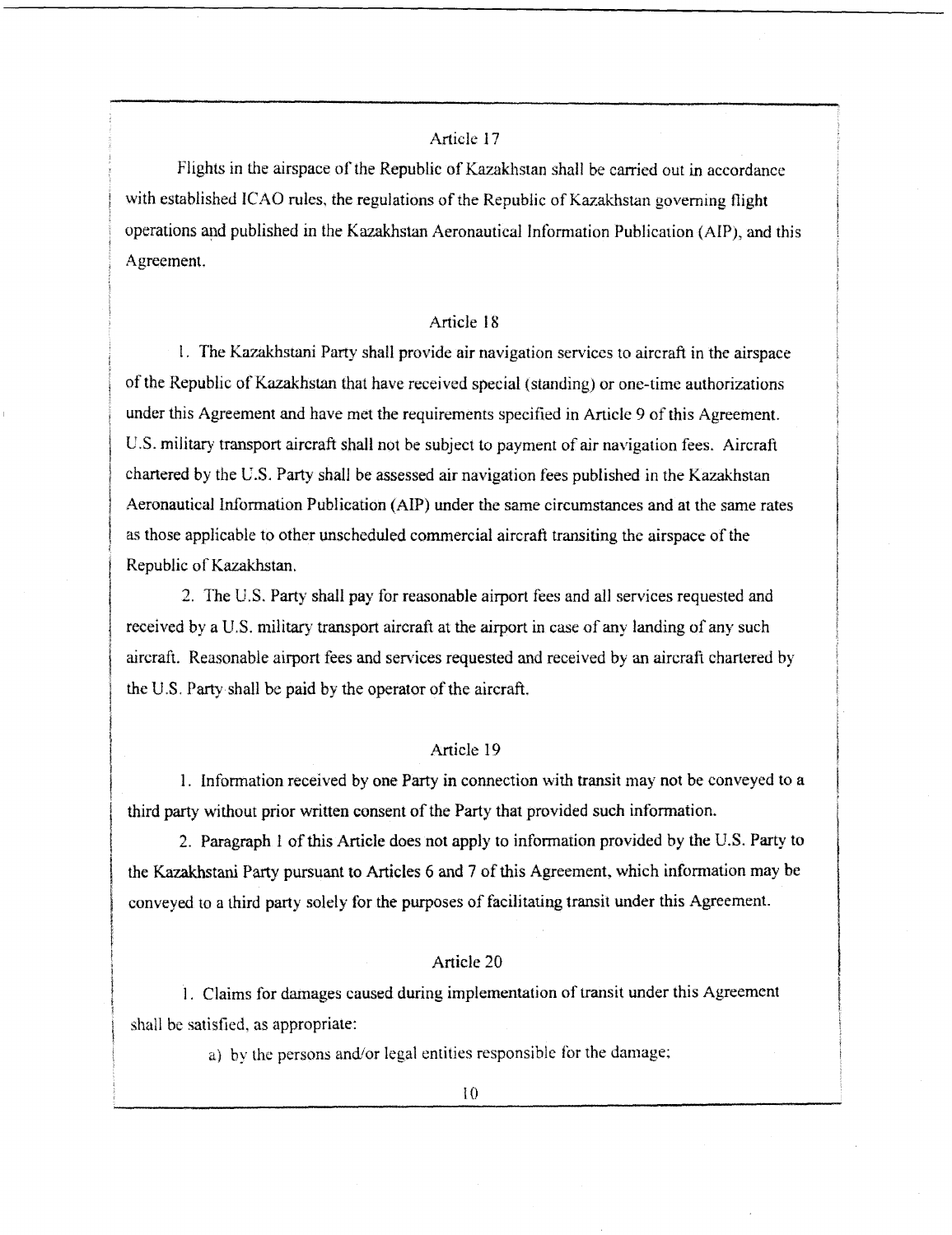5. This Agreement shall remain in force for a period of one year and automatically be extended for subsequent one-year periods, unless one Party informs the other Party in writing through diplomatic channels and no later than thirty (30) days prior to expiration of the relevant one-year period that it intends not to extend this Agreement. Either Party may terminate this Agreement at any time after notifying the other Party to that effect through diplomatic channels, In that case this Agreement shall be terminated thirty  $(30)$  days from the date of receipt of the relevant notification.

6. In case of termination of this Agreement. the obligations in Article 20 of this Agreement shall remain in effect for the Parties until the Parties agree otherwise.

7. As of the date of entry into force of this Agreement, the Memorandum of Understanding between the Government of the United States of America and the Government of the Republic of Kazakhstan dated December 15, 2001, and the Memorandum of Understanding between the Government of the Government of the United States of America and the Republic of Kazakhstan dated July 10, 2002, shall cease to be in effect.

8. Diplomatic authorization issued under the Memorandum of Understanding between the Government of the United States of America and the Government of the Republic of Kazakhstan dated December 15, 2001, shall remain in effect for four (4) days after entry into force of this Agreement.

DONE at Washington, DC, in duplicate, this  $12<sup>th</sup>$  day of November, 2010, each in the English, Kazakh, and Russian languages, all texts being equally authentic.

FOR THE GOVERNMENT FOR THE GOVE OF THE UNITED STATES OF AMERICA KAZAKHSTAN

ENT OF THE REPUBLIC OF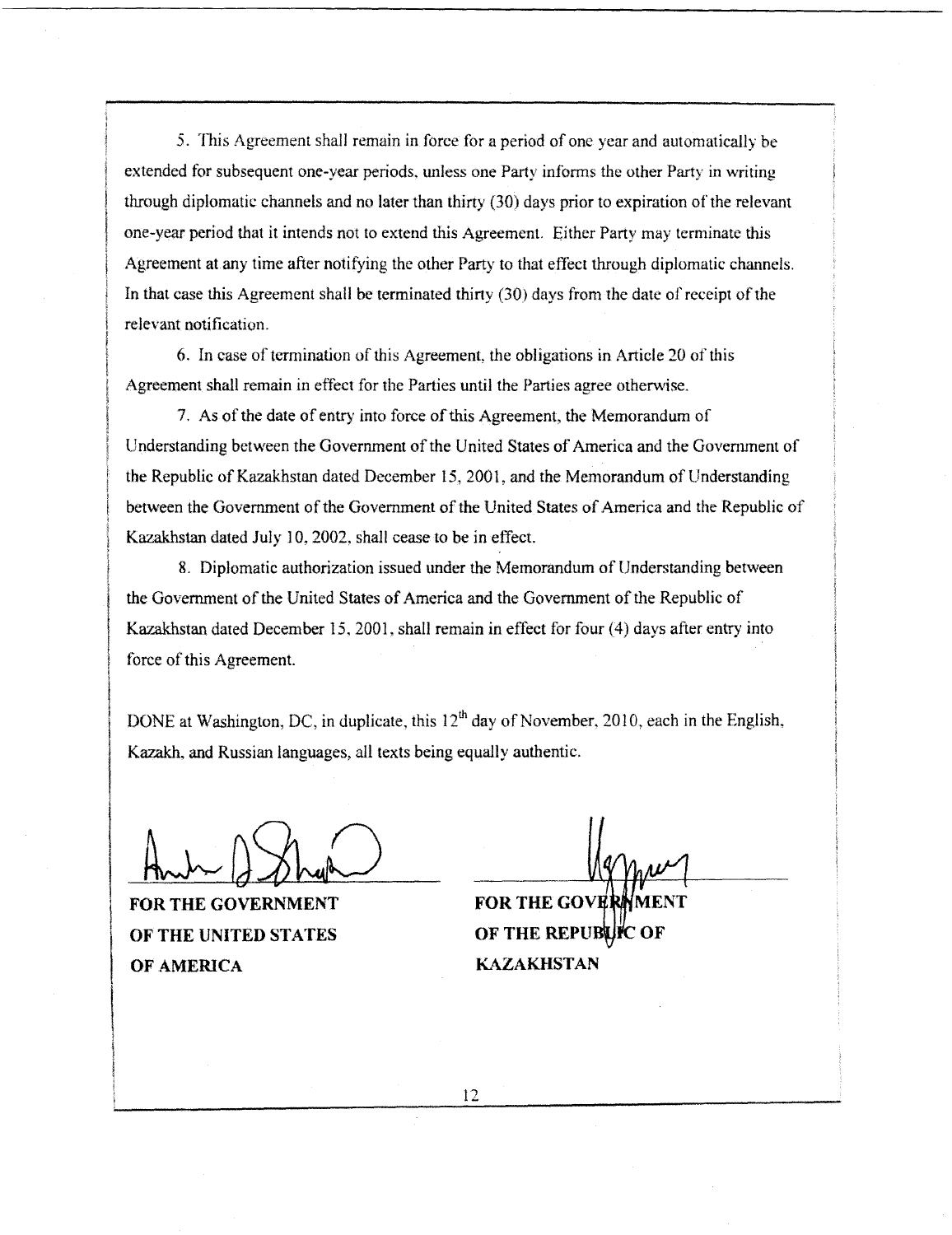Annex

to the Agreement Between the Government of the United States of America and the Government of the Republic of Kazakhstan on the Air Transit of Cargo and Personnel through the Territory of the Republic of Kazakhstan in Connection with the Participation of the United States of America in Efforts for Ensuring the Security, Stabilization, and Reconstruction of the Islamic Republic of Afghanistan

List of authorized air corridors:

1. RODAM A355 NT A356 KZO (then as follows)

a. A356 AIR G487 OBATA or

b. A356 ABDUN G96 BODSI (airways to) AZABI/ITAKA/GASBI

2. RODAM A355 NT B142 ARBOL A352 GENDI A480 BORIS — through Uzbekistan airspace — KIJNAS B363 AKT (airways to) AZABI/ITAKA/GASBI

3. ASLOK A359 ROSIM G3 NKZ A356 ABDUN (then as follows)

a. G96 BODSI (airways to) AZABI/ITAKA/GASBI or

b. A356 ATR G487 OBATA

4. BOKIS B156 AGZ (then as follows)

a. A355 SULET or

b. BI 14 OGOLI

5. ARISA/GUTAN (airways to) URL A368 AKB, or MULTA A360 AKB (then as follows)

a. 03 ROSIM A359 ASLOK or

b. 03 NKZ A356 NT A355 RODAM

6. SULET A355 TIPSA B142 UC UAAA

7. LANOR R482 UAUU (then as follows)

a. R482 REMOL A356 NT A355 RODAM or

b. A299 NKZ A66 ODIVA